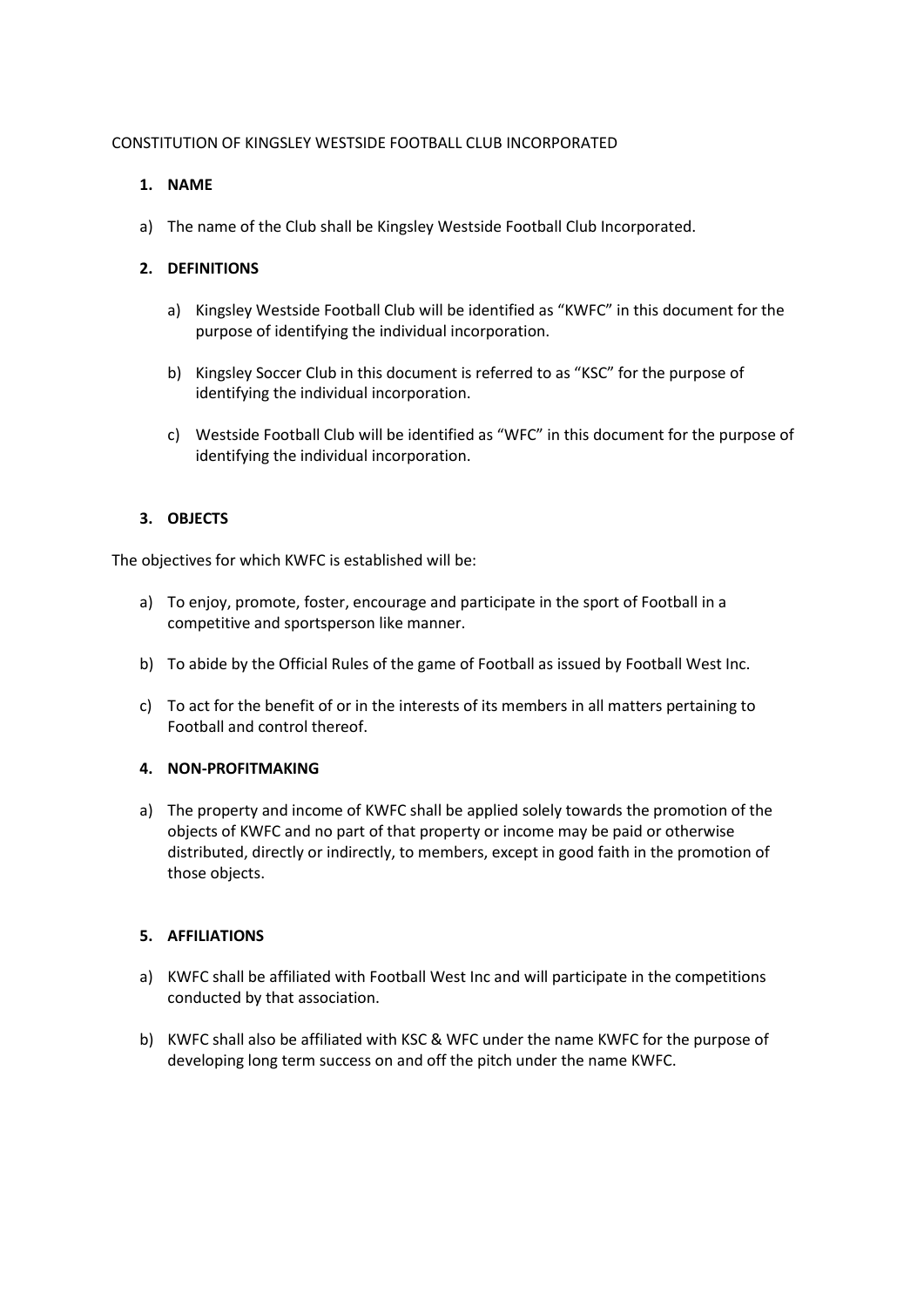# **6. AFFILIATIONS**

The Club shall be affiliated with Football West Inc and will participate in the competitions conducted by that association. The Club is an affiliation between KFC and WFC under the name KWFC for the purpose of developing long term success as part of the Clubs prescribed objectives.

# **7. BOARD OF DIRECTORS (THE COMMITTEE OF KWFC)**

- a) There will be a Board of Directors established which will consist of four representatives of each Committee. The four representatives shall consist of the President and three additional Executive Committee members of each of the Junior and Senior committees.
- b) The election of the four representatives on the Board Of Directors for each Committee is determined by their individual constitutions.
- c) The term for the Board Of Directors is in line of each representatives period of service as determined by their individual constitutions.
- d) The purpose of the board is to ensure both Committees are working to meet the Clubs objectives.
- e) The Board of Directors is to meet bi-monthly at a place nominated by the Chairperson.
- f) A Chairperson will be appointed at the Club's Annual General Meeting. The existing Chairperson will chair the AGM for the previous financial year. If the Chairperson is unavailable, the Senior President will chair the Annual General Meeting.
- g) Each Board Member shall have a vote on all issues before the Board of Directors. The Chairperson shall have a casting vote in the event of there being an equality of votes. In the case of the Chairperson being unavailable, the Senior President will assume the casting vote.
- h) If there is a vacancy on either Committee for the positions the respective President may nominate a Committee member of their Committee to attend a Board Of Directors meeting and assume full rights.
- i) The Board Of Directors shall not make any payments apart from reimbursements to any member of The Board Of Directors.
- j) The board members are the persons who as the management committee of KWFC have the power to manage the affairs of KWFC.
- k) Subject to the Act these rules the by-laws (if any) and any resolution passed at a general meeting, the board has power to do all things necessary or convenient to be done for the proper management of the affairs of KWFC.
- l) The committee must take all reasonable steps to ensure that KWFC complies with the Act, these rules and the by-laws (if any).

### **8. THE CLUB SHALL HAVE THE FOLLOWING POWERS**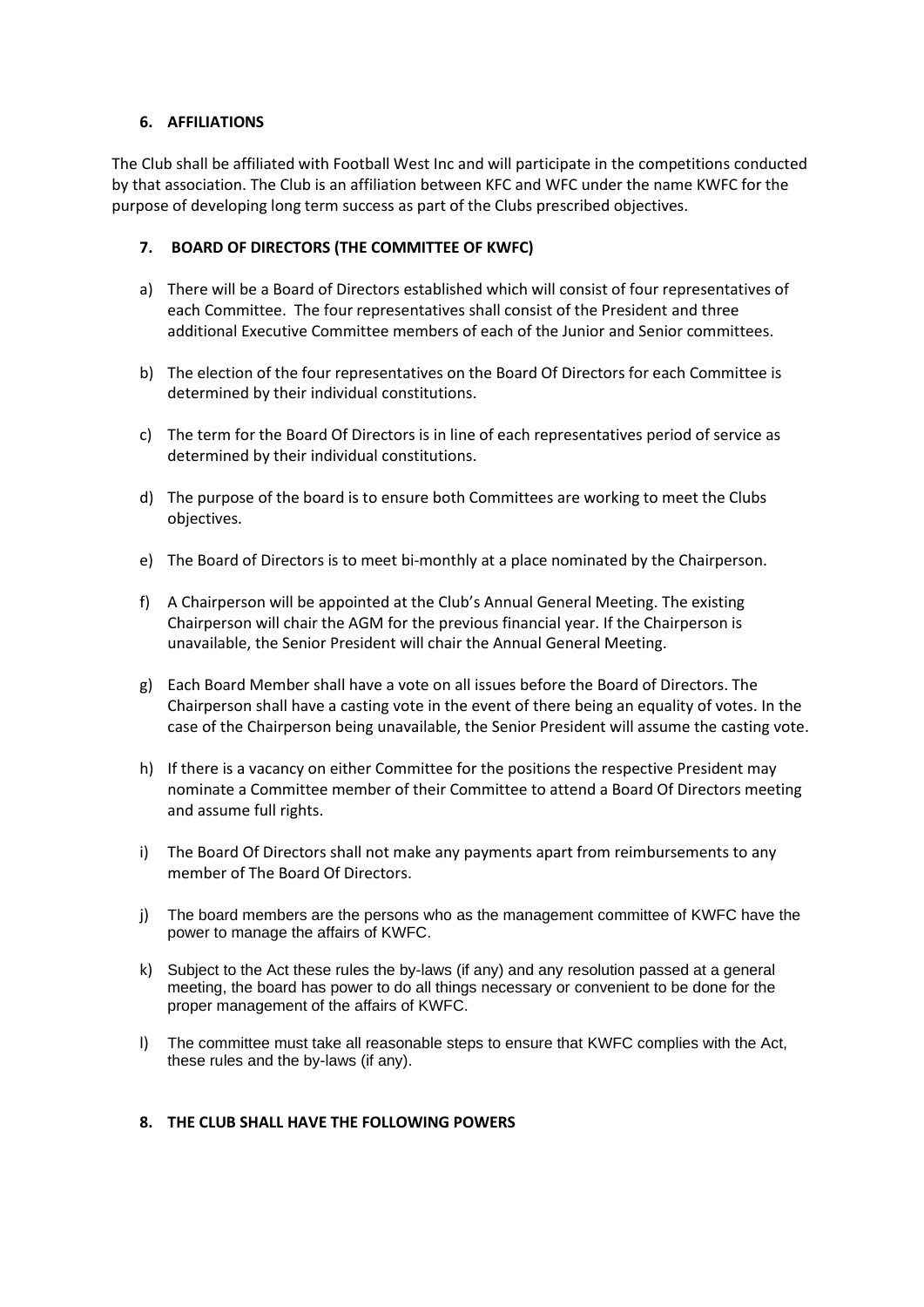- 1. To borrow, raise or secure the payment of money for the purpose of the Club in such a manner as the members think fit including the issuing of debentures and to redeem or pay off any such securities.
- 2. For the purpose aforesaid to draw, make accept and endorse and issue negotiable securities or instruments of whatever kind or nature.
- 3. To purchase, take on a lease or otherwise acquire for such price and upon such terms and conditions as the Club thinks fit any freehold or leasehold lands or property which the Club considers is suitable for or may be used in carrying out any of the above purposes.
- 4. To do all other things incidental or conducive to the attainment of the objectives of the Club.

# **9. TERMINATION OF MEMBERSHIP OF COMMITTEE**

The Board Of Directors may terminate the membership of Board Member who:

- a) If they are terminated from their individual Committees as determined by their individual constitutions.
- b) Provided that where a Board member's service is terminated, such Board Member will be notified in writing within seven (7) days of such decision. Failure to notify however does not render such decision invalid.

### **10. MEMBERSHIP OF THE CLUB**

- a) Membership to the Club is obtained by being a financial member of either WFC or KSC as determined by their individual constitutions which includes Playing Members, Coaching Members and Social Members. Financial members assume full voting rights within KWFC.
- b) Members who have paid the annual fee and any fines or levies as determined by the WFC or KSC individual constitutions shall remain financial until 31st December of that year.
- c) The admission of all members shall be at the discretion of the individual Junior or Senior Committee as determined by their individual constitutions. This is deterimed on a year on year basis after the member has ceased being a financial member.
- d) Club Members will be able to access the Clubs Constitution, By-Laws and Standing Orders from the Clubs website.
- e) Any club member leaving the Club prior to commencement of season shall be refunded the Club portion of membership as determined by their individual constitutions.
- f) Social membership is available for non-playing members at a cost to be determined by the Board Of Directors each year. Nominations for social membership is to be approved by a majority vote in a Board Of Directors meeting. Social membership is deemed to be a financial member for the prescribed dated in 7b.
- g) When a nomination is received for social membership, the member is required to nominate for either WFC or KSC to assume financial status for that individual Club.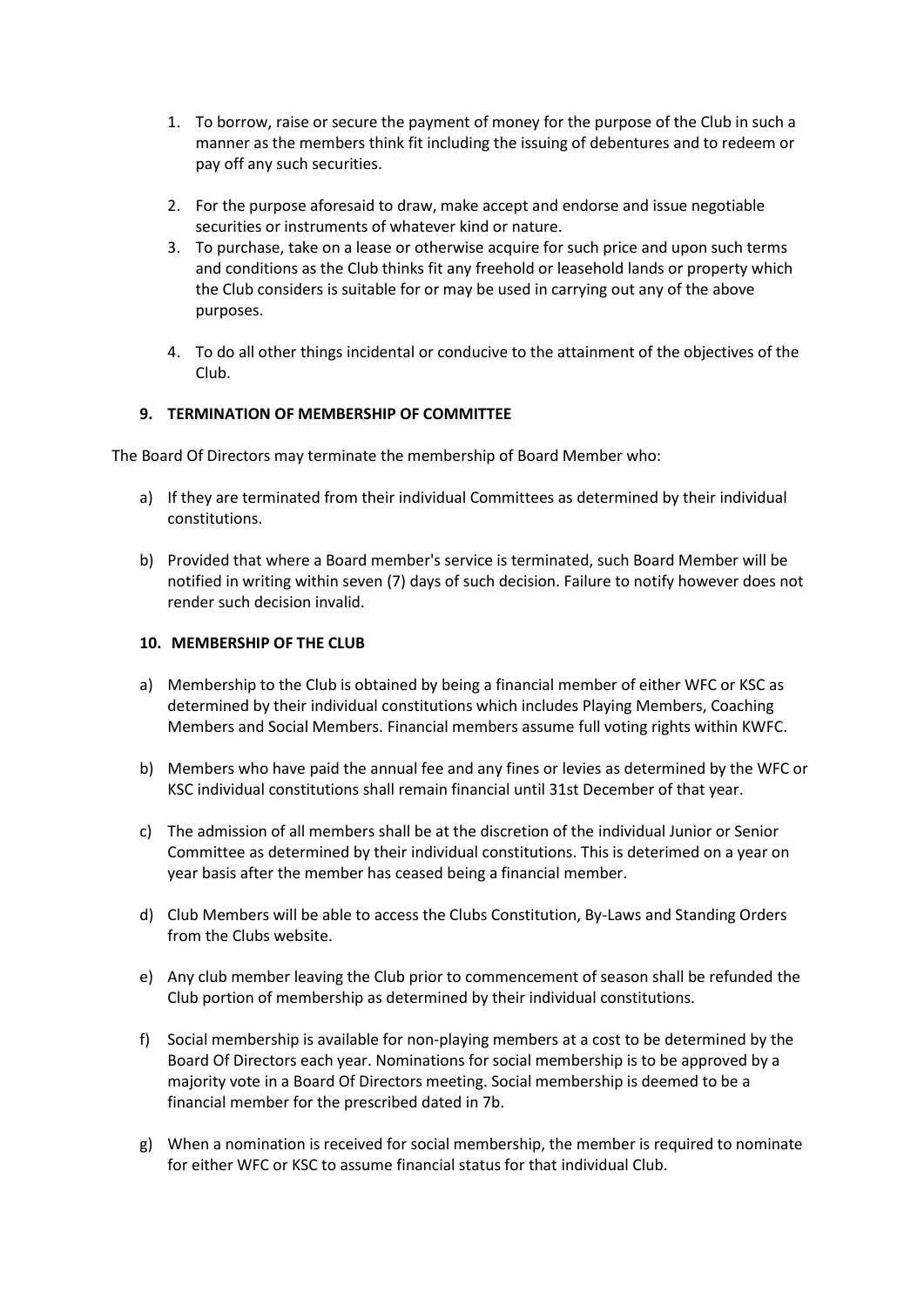### **11. REGISTER OF MEMBERS**

- a) The Junior and Senior Registrar shall on behalf of the Club keep and maintain the register of members at his/her place of residence.
- b) The Registrar shall delete from the register of members referred to in 9 (a), the name of any person who dies or ceases to be member.
- c) The register of members will contain the members name, email address, contact number and membership class.
- d) A member who wishes to inspect the register of members must contact the Junior or Senior Registrar to make the necessary arrangements.
- e) If a member inspecting the register of members wishes to make a copy of, or take an extract from, the register under section 54(2) of the Act; or a member makes a written request under section 56(1) of the Act to be provided with a copy of the register of members, the committee may require the member to provide a statutory declaration setting out the purpose for which the copy or extract is required and declaring that the purpose is connected with the affairs of the Association.

#### **12. INSPECTION OF RECORDS**

A member may at any reasonable time inspect without charge the books, documents, records and securities of the Club, giving a minimum of 7 days notice. This request is to be put in writing to either Committees Secretary.

- a) All financial records will be kept by the respective Committee's Treasurer.
- b) All records regarding registrations will be kept by the respective Committee's Registrar.
- c) All records except financial and registrar shall be kept by the respective Committee's Secretary.

#### **13. COMMON SEAL**

a) The Club will have no common seal.

#### **14. POWERS OF COMMITTEE**

#### **a) CHAIRPERSON**

- 1) Calls meetings for the Board of Directors to attend.
- 2) Responsible for ensuring the objectives of the Board and the Club are being met.
- 3) Ensures communications is consistent between the Junior and Senior Committees.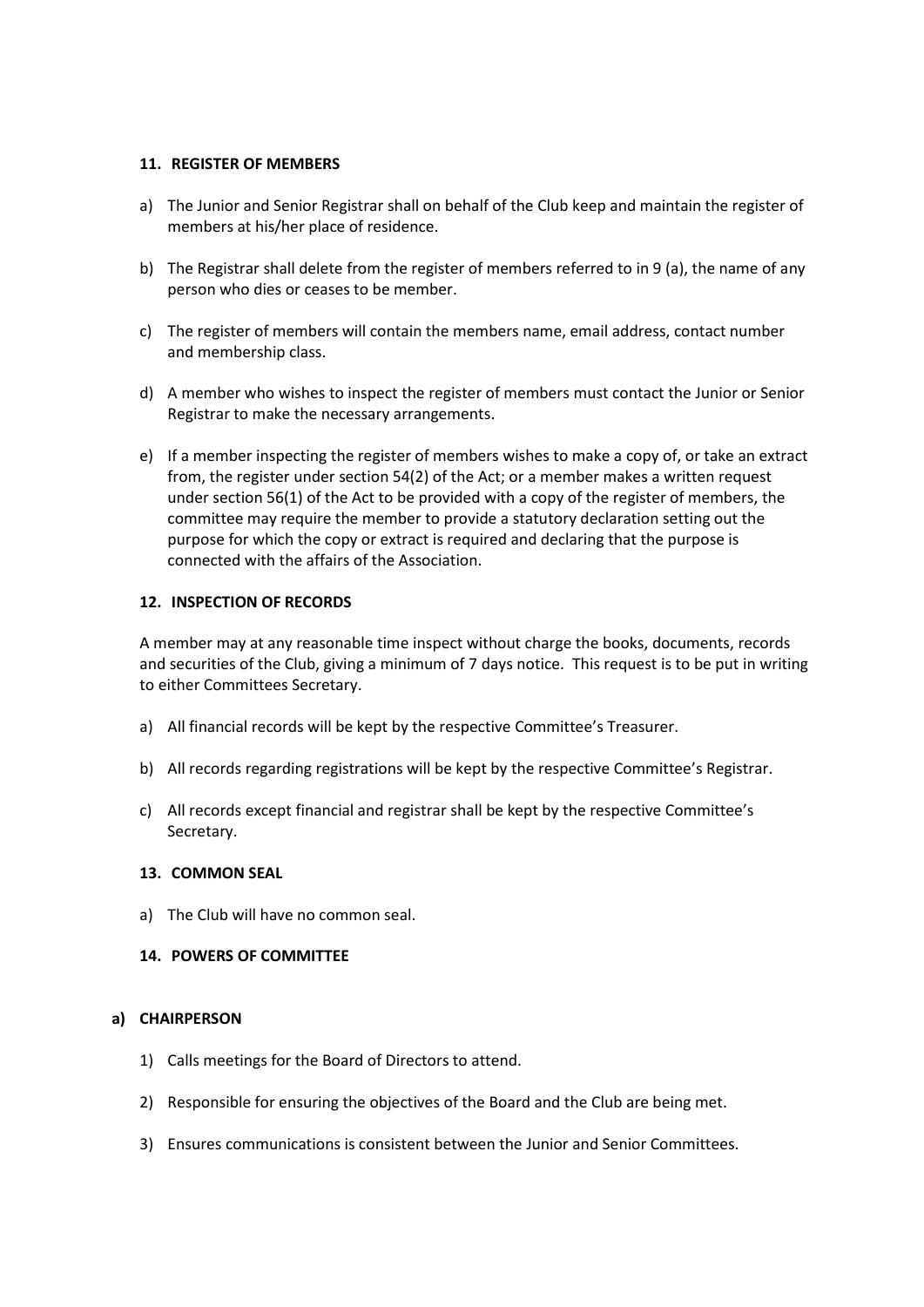- 4) Has a deciding vote if there are equal votes for motion in a Board Of Directors Meeting.
- 5) Drives the development and growth of the Club.
- 6) Chairs the Club's annual general meeting and board meetings.

### **b) PRESIDENTS**

- 1) There will be a President of both the Junior Committee and the Senior Committee.
- 2) The Junior President and Senior President are to be the spokesperson of the club unless either President nominates for another member of the Club to complete this task.
- 3) The President is responsible for the good order and discipline of their respective teams.
- 4) The President is to ensure that their respective Members are made aware of the Club's Constitution and any codes, by-laws or policies held by the Club.

### **c) SECRETARIES**

- 1) There will be a Secretary of both the Junior Committee and the Senior Committee.
- 2) The Secretary will conduct all correspondence, keep full and correct minutes of all proceedings and report them to their respective Committee.
- 3) The Secretary will jointly convene all meetings including Extraordinary or Special General Meetings for their respective Members.
- 4) The Secretary will be the main point of contact for Football West and other clubs for their respective teams.
- 5) In the event that the Secretary is unable to carry out the duties, then the Vice President of either Committee is empowered to carry out these duties.

### **d) TREASURERS**

- 1) There will be a Treasurer of both the Junior Committee and the Senior Committee.
- 2) The Treasurer shall keep proper books of accounts for presentation to any Auditors as may be appointed at the Annual General Meeting.
- 3) The Treasurer shall receive all monies on behalf of the Club, issue receipts for same and pay such monies into such bank account as the Board Of Directors decides. They shall also be responsible for payments of all accounts on behalf of the club.
- 4) The Treasurer shall submit a financial statement at each meeting and prepare accounts for submission at the Annual General Meeting.
- 5) In the event that the Treasurer is unable to carry out the duties, then the Vice President of either Committee is empowered to carry out these duties.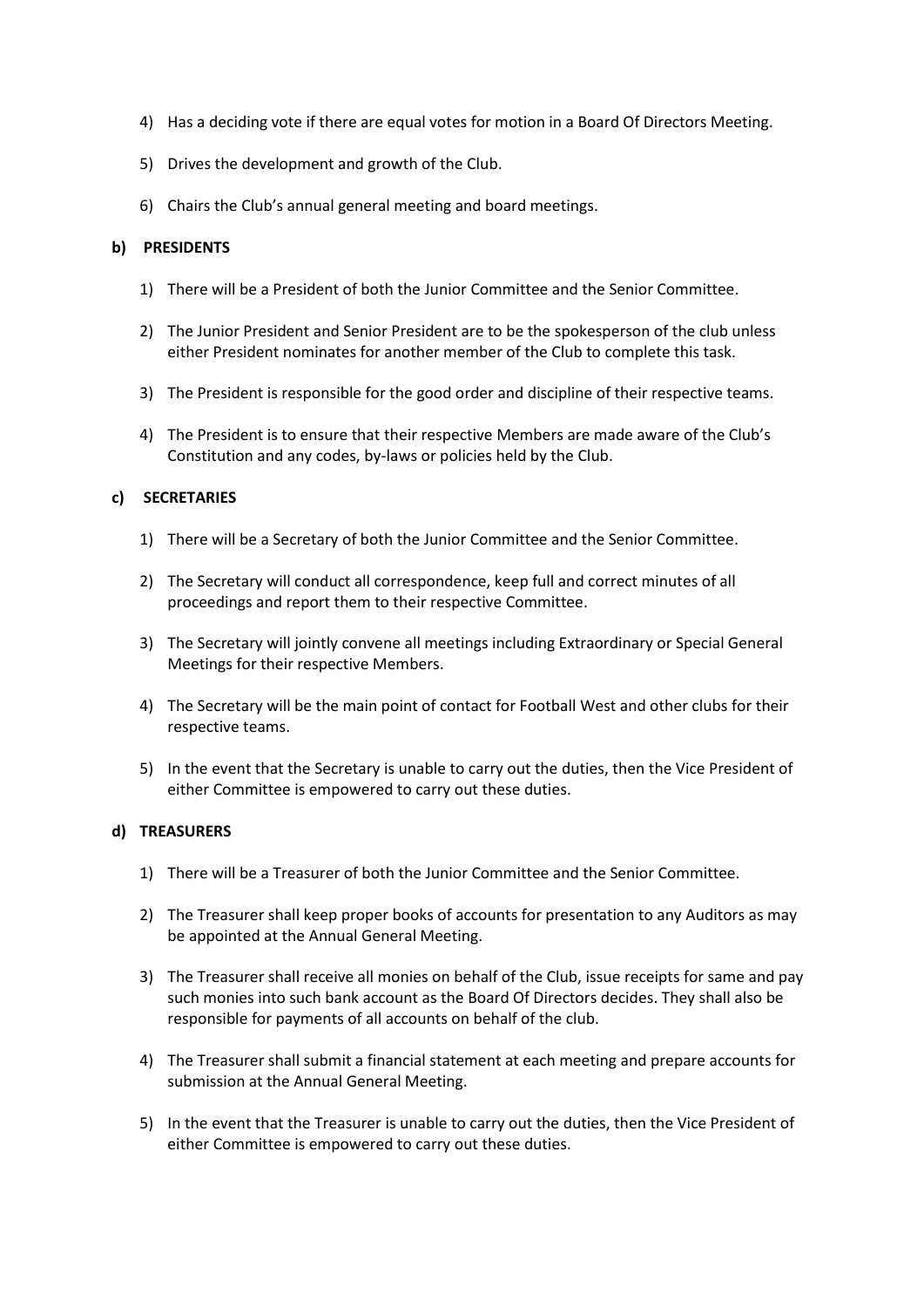#### **15. MINUTES**

a) The Board must ensure that minutes are taken and kept of each Board meeting.

b) The minutes must record the following — The names of the committee members present at the meeting; The name of any person attending the meeting under rule 43(5); The business considered at the meeting; Any motion on which a vote is taken at the meeting and the result of the vote.

- c) The minutes of a board meeting must be sent to the Board Members within 48 hours of the conclusion of the meeting.
- d) The chairperson must ensure that the minutes of a committee meeting are reviewed and signed as correct by — The chairperson of the meeting; or The chairperson of the next committee meeting.
- e) When the minutes of a committee meeting have been signed as correct they are, until the contrary is proved, evidence that — The meeting to which the minutes relate was duly convened and held; and The matters recorded as having taken place at the meeting took place as recorded; and any appointment purportedly made at the meeting was validly made.

## **16. ANNUAL GENERAL MEETING**

- a) The Annual General Meeting of the Club (hereafter called the AGM) shall be held in a public place on a date in either the month of October or November of that playing season. The AGM of the Club is to be held after the completion of the individual AGMs of WFC and KSC.
- b) Only financial members of the Club shall be entitled to vote at the AGM.
- c) The existing Chairperson will act as the Chairperson of the Annual General Meeting. The Chairperson will not vote on any motion at the Annual General Meeting unless there is a tied vote in which case the Chairperson shall cast a deciding vote.
- d) A quorum of eleven people who are entitled to vote at the AGM must be present at the meeting at all times and resolutions passed with 75% of the vote at the AGM shall be binding on the Committee. 75% pass rate will be rounded up to the next full number.
- e) Fourteen day's notice of such meeting will be given to all members of current financial year via the Club's public Facebook pages and email.
- f) One parent can only vote at an AGM or SGM if they have only one playing member. Two or more playing members in one family will give two parents a vote unless one parent is a current committee member. Parents have the voting power of the playing member until their child's eighteen birthday.
- g) The order of business shall be:
- I. Minutes of previous Annual General Meeting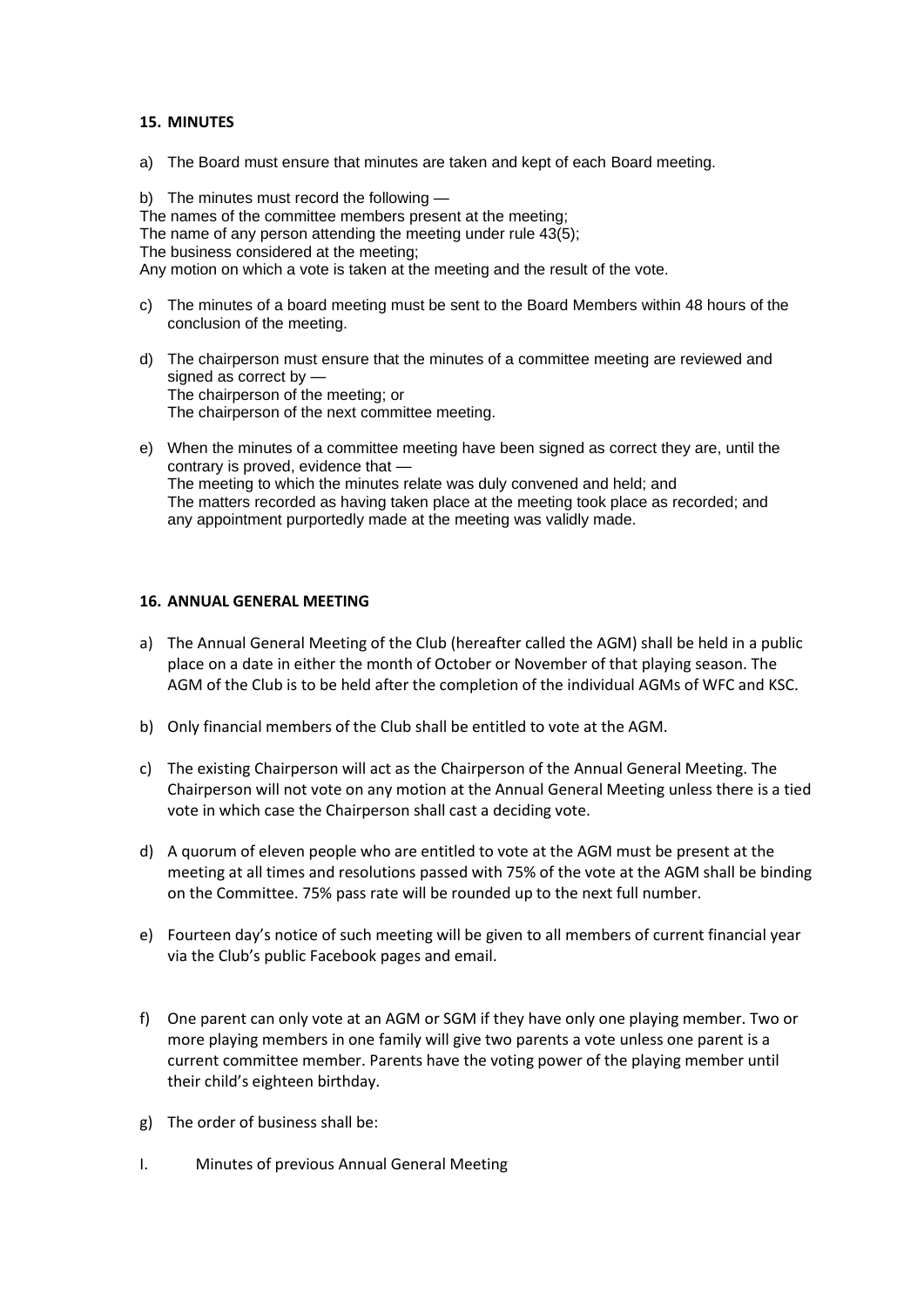- II. Chairperson's Report
- III. Presidents Report Junior and Senior
- IV. Treasurers Report on KWFC finances Junior and Senior
- V. Notices of Motions
- VI. Election of Chairperson for the next year
- VII. Confirmation of Board Members from WFC and KSC AGMs
- VIII. Any urgent general business

# **17. QUORUMS FOR MEETING**

- a) Board Of Directors Meeting minimum of two (2) Committee members each from both WFC and KSC shall form a quorum. A Board Of Directors Meeting can be completed without the Chairperson as long as there is equal numbers of Committee Members from both WFC and KSC attending the meeting.
- b) Annual General Meeting Minimum of eleven (11) financial members shall form a quorum.
- c) Sub-Committee as decided by the Chairperson of Sub-Committee
- d) Extraordinary or Special General meeting minimum eleven (11) financial members shall form a quorum.

# **18. BOARD OF DIRECTORS GENERAL MEETING**

- a) At all meetings except the Annual General Meeting and General Meetings called for a specific purpose, the order of business will be:
- i) Apologies
- ii) Chairperson address
- iii) Confirmation of previous meeting
- iv) Correspondence Inward, Outward
- v) Business arising from previous minutes
- vi) Reports (including Treasurers Report)
- vii) General business
- viii) Close of meeting
- b) A member of The Board will be responsible for the full recording of full and correct minutes of the meeting and email those minutes to the respective Board Members within 3 business days of the meeting being completed.

# **19. FINANCE**

- a) The Club financial year shall commence on the first day of October each year.
- b) The Board Of Directors will operate an independent account to the Junior and Senior Committee which will be operated on a two signature basis by both the Presidents and Treasurers of the Senior and Junior Committees.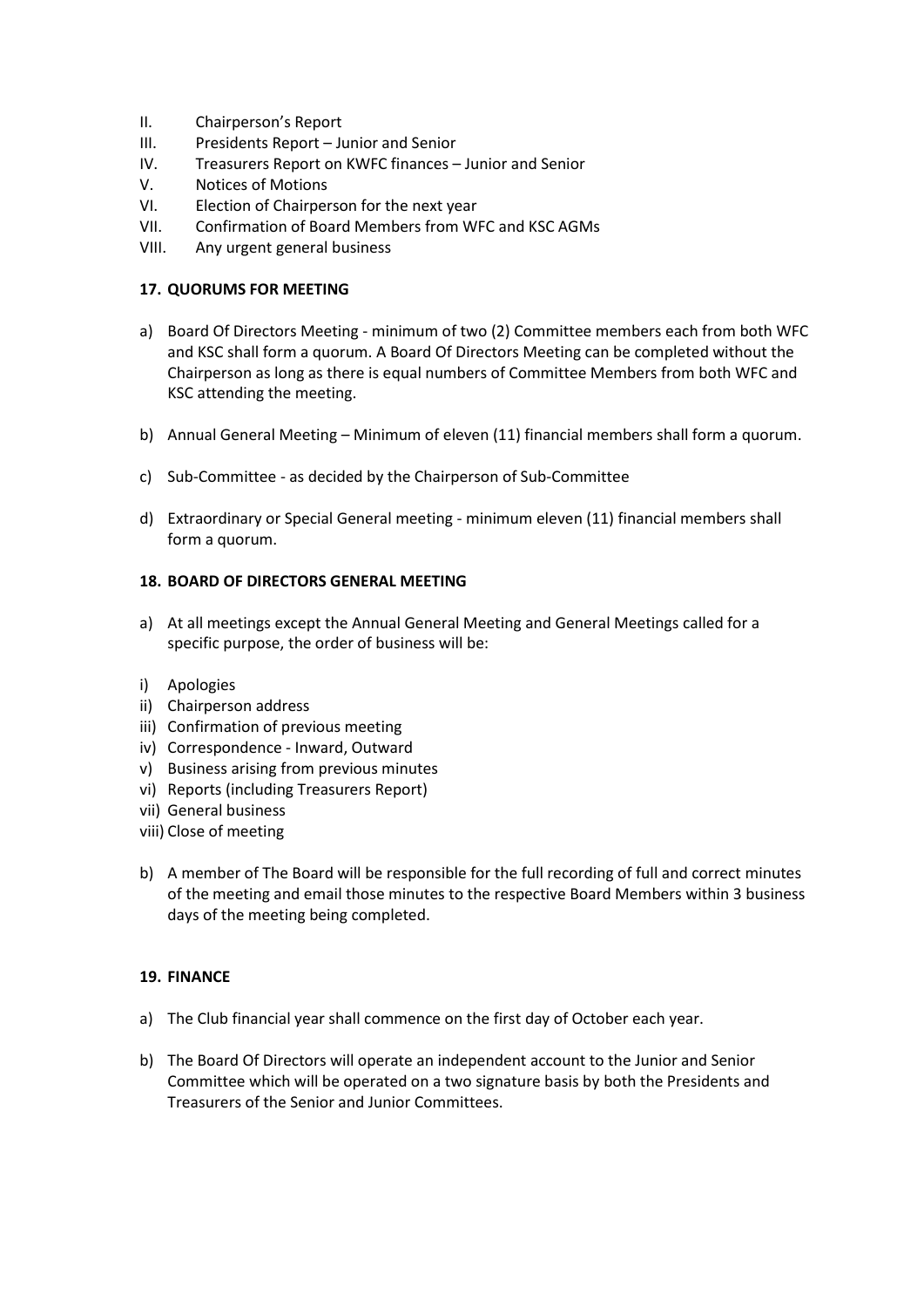- c) Board Of Directors All payments are to be made via cheque. All cheques shall be signed by two signatories – Both Treasurers of the Junior and Senior Committees along with the Chairperson are to be signatories on the joint bank account.
- d) All Audits shall be carried out by Auditors who are suitably qualified Certified Accountants.

# **20. SPECIAL GENERAL MEETING**

- a) Club members are to be provided with a minimum of 7 days notice via advertisement on the both the Junior and Senior public Facebook page and email.
- b) All resolutions passed at an SGM shall be binding on the Board Of Directors.
- c) A financial member of the Club can call an SGM, providing he/she has a petition signed by 20% of their fellow financial members stating the reason(s). This should then be passed on to a Board Member for action and shall be the only topic of discussion that can be voted at the SGM.

# **21. RENUMERATION OF OFFICIALS**

a) Where, and if, it is necessary to pay a fee, honorarium or any other type of remuneration the rate of such fee, honorarium etc., for the financial year in which the person are appointed shall be at such rate as is decided by the respective Club Committee as determined by their individual constitutions.

## **22. ALTERATIONS TO THE CONSTITUTION**

- a) No alteration, repeal or addition shall be made to the Constitution except at the AGM or a SGM called for that purpose. Notice of all motions to alter, repeal or add to the Constitution must be made in writing and signed by both proposer and seconder, both being financial members of the Club and lodged with their respective Secretary at least two weeks prior to the AGM or SGM.
- b) The Secretary shall circulate the details of proposed alteration to all Officers and Committee Members and include in the Notice of meeting issued to Club Members via the Junior and Senior public Facebook page and email at least one week before such meeting.
- c) Such motion(s) require to be passed by a 75% majority of financial members present. 75% pass rate will be rounded up to the next full number.

# **23. CLUB BY-LAWS AMENDMENTS**

- a) Club By-Laws may be adopted, repealed or amended at the Club's Board Of Directors meeting. 75% of Board Of Directors in attendance at a Board Meeting will be required to vote in favour.
- b) A notice period of seven days is required to Board Members for such proposed amendments.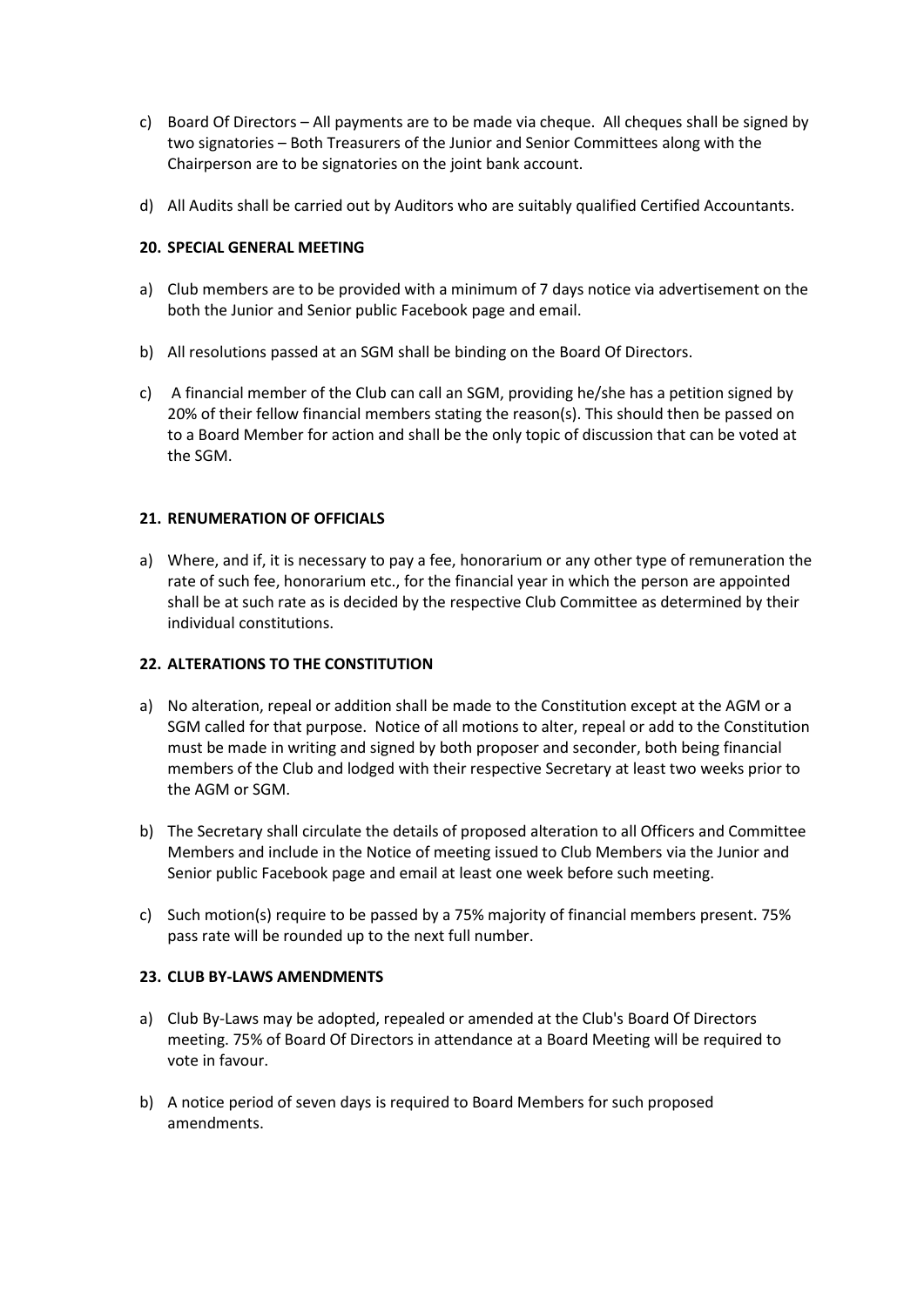#### **24. PROTESTS AND DISPUTES**

- a) Should any member at any time have a complaint or protest on any matter concerning the Club or other Club Members, they shall notify any Board Member of their complaint or protest in writing. The complaint or protest will be raised at the next Board meeting.
- b) A Protests and Disputes Sub-committee of three (3) Board Members who are not involved in the matter may be appointed by the Board to hear and adjudicate on any dispute arising within various teams or the Club generally. Dissenting parties shall have the right to appeal to the Committee if dissatisfied with the findings of the Sub-committee.
- c) The Board may review a decision of the Sub-committee and either accepts the decision of the Sub-committee or substitute a decision of its own.
- d) The Board Of Directors have the right to decline a sub-committee appointment if they deem a sub-committee isn't warranted.

### **25. SUSPENSION OR TERMINATION OF MEMBERSHIP**

- (a) The Respective Committee of the persons membership shall have the power to reprimand, suspend or expel the member of their respective membership base.
- (b) The Respective Committee of the persons membership or authorised employees/volunteers in receiving a complaint of a member's behaviour which is considered a serious breach of acceptable member behaviour or where police involvement is required, may suspend a member for a period of time until disciplinary action can be taken.
- (c) The Respective Committee of the persons membership is required to exempt any member of that Committee from hearing a charge in which he or she has an interest.
- (d) If a responding member or a representative of the responding member does not attend within 30 minutes of the time stated on the hearing notice, the hearing may start without that member or his or her representative and determination will be made at the hearing.
- (e) The Respective Committee of the persons membership shall apply the power to reprimand, suspend or expel any member of of their respective membership base who:
	- (i) fail in the observance or commit any breach of any rule of KWFC members Code of Conduct or any by-law of KWFC or of any order or direction of the Management Committee or of any General Meeting; and/or
	- (ii) in the sole judgement of the respective Committee have been guilty in or out of The respective Club's premises of any act, conducted matter or thing calculated to bring discredit on the respective Club or KWFC or its members, or to impair or affect the enjoyment of respective Club or KWFC by other members
- (f) Any member charged with misconduct as above shall be furnished with a written copy of the charge and summoned before the Committee with no less than seven (7) days' notice.
	- (i) The Respective Committee of the persons membership shall after hearing the accuser and accused and taking such evidence as they may consider proper, if they find the charge proved, inflict a penalty of suspension from all or any of the privileges of membership.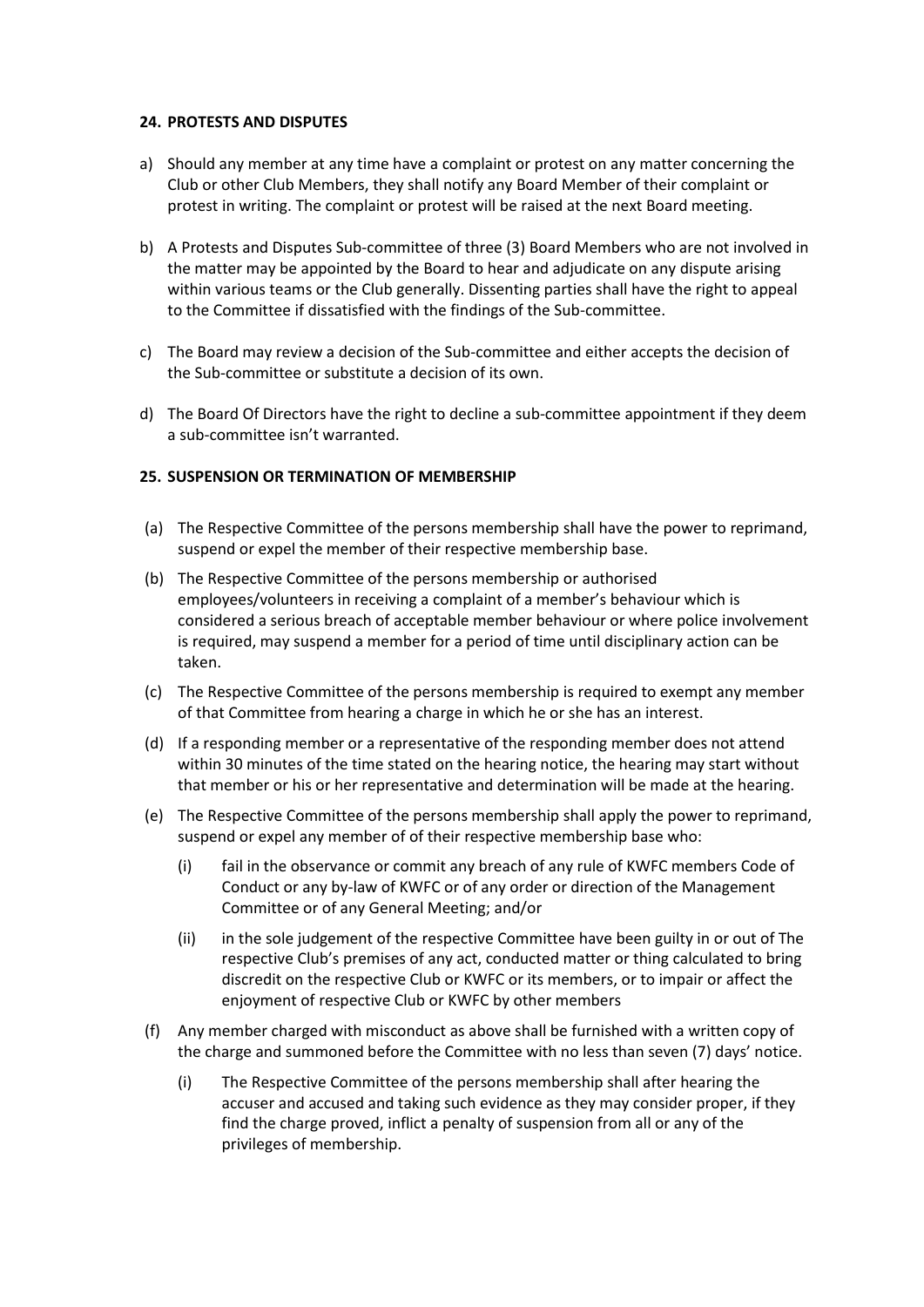- (ii) If the respective Committee consider that on a charge of gross misconduct suspension as above is insufficient, they may call on the member to resign, and if he or she neglects to resign within ten (10) days they may declare him or her to be expelled.
- (iii) If a Member is suspended or expelled the person may appeal the respective Committee's decision through a Special general meeting by giving written notice to the Secretary within fourteen (14) days of receiving notice of the respective Committee's decision.
- (g) Members are not permitted to have legal representation attend any disciplinary matters but may bring another member to act in a support capacity only.
- (h) If a Member's membership is suspended the respective Secretary must record in the Register:
	- (i) the name of the Member that has been suspended from membership;
	- (ii) the date on which the suspension takes effect; and
	- (iii) the length of the suspension as determined by the Committee.
- (i) During the period a member's membership is suspended, the member
	- (i) loses any rights (including voting rights) arising as a result of membership; and
	- (ii) is not entitled to a refund, rebate, relief or credit for membership fees paid, or payable, to The Club.
- (j) Upon the expiry of the period of a Member's suspension, the respective Secretary must record in the Register that the Member is no longer suspended.
- (k) If the respective Committee of the persons membership decision to suspend or expel a Member is revoked under these Rules, any act performed by the respective Committee or Members in a General Meeting during the period that the Member was suspended or expelled from Membership is deemed to be valid, notwithstanding the Member's inability to exercise their rights or privileges of Membership, including voting rights, during that period.

### **26. LIFE MEMBERS**

a1) Any person who joined the Club after to the 2020 playing season will require 10 years noncontinuous service to be granted life membership to the Club. All life membership proposals are to be prepared by the respective Committees and presented at the final Board of Directors meeting before the end of season presentation night for approval.

(a2) Any person who has joined the Club before the 2020 season will require 8 years noncontinuous service to be granted life membership to the Club. All life membership proposals are to be prepared by the respective Committees and presented at the final Board of Directors meeting before the first of either WFC or KSC end of season presentation night for approval.

c) Any person who in the opinion of the presiding committee has rendered outstanding service to the Club or the sport in general may be elected a Life Member. All life membership proposals are to be prepared by the respective Committee and presented at the final Board of Directors meeting before the first of either WFC or KSC end of season presentation night for approval.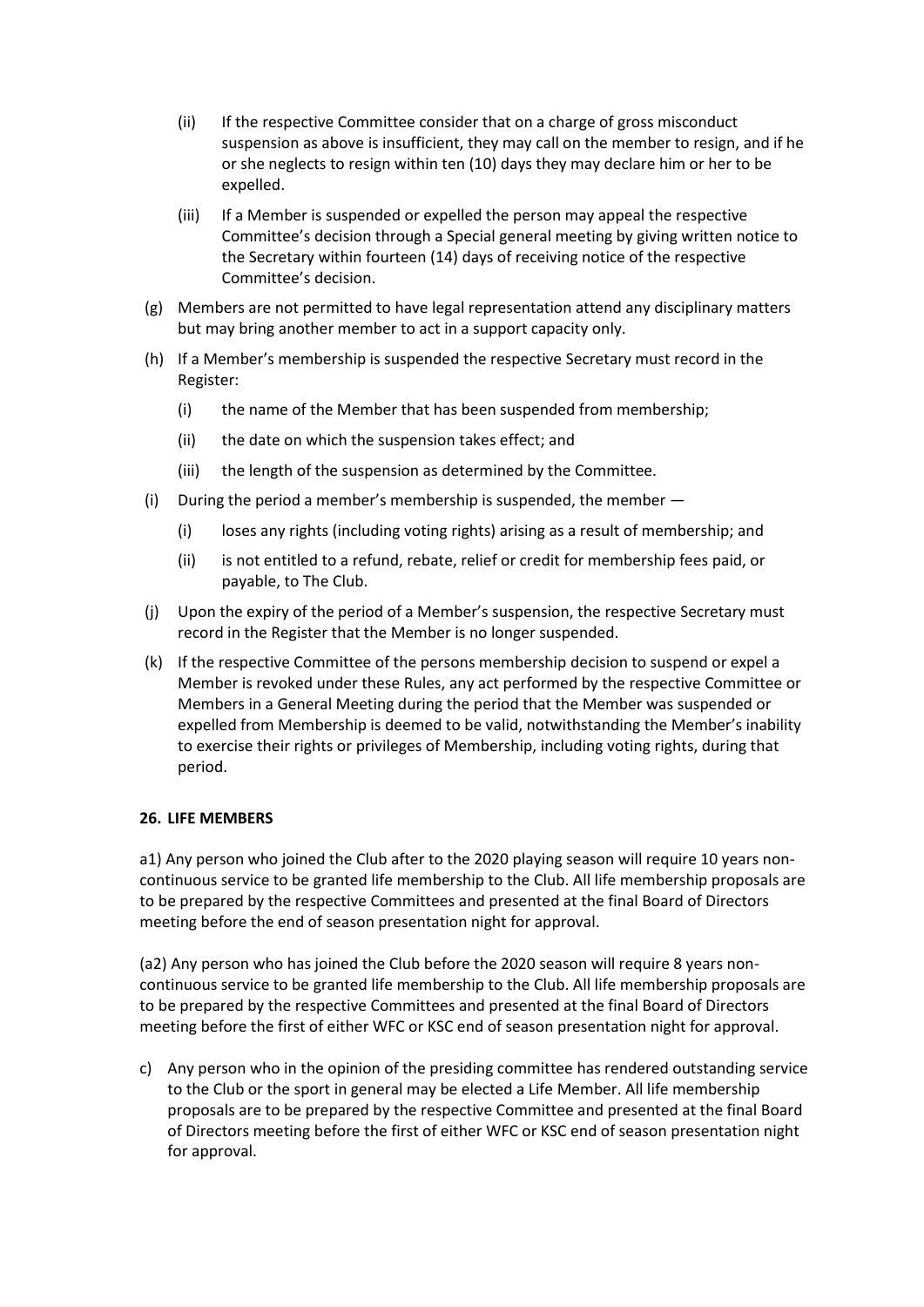- d) Both Secretaries shall keep a register of all persons afforded this honour.
- e) Life membership years of service begin when a member turns eighteen.

# **27. DISSOLUTION**

The Club may be dissolved or wound up by a resolution at an AGM or SGM called for such purpose. If upon dissolution or winding-up of the Club there remains, after the satisfaction of all debts and liabilities, any property whatsoever this shall not be paid to or distributed among the members but shall given or transferred –

- a) An incorporated association, A company limited by guarantee registered under the Corporations Act 2001, an organisation that holds a current licence under the Charitable Collections Act 1946, an organisation that is a member or former member of the association and whose rules prevent the distribution of property to its members; or a non-distributing co-operative registered under the Co-operatives Act 2009.
- a) In the event of the winding up or dissolution of the Club, the Commissioner of the Australian Taxation Office shall be advised of the date of dissolution within thirty days of the dissolution.
- b) To dissolve the Club in its entirely, a vote of 75% of financial members in attendance at the AGM or SGM are required to vote in favour.
- c) To end the partnership of WFC and KWSC, a vote of 75% of financial members in attendance at the AGM or SGM are required to vote in favour. 75% pass rate will be rounded up to the next full number. If a in favour vote is obtained, the joints assets will be split evenly between the two entities. If any assets are in dispute, an independent chairperson as elected by the Board Of Directors decision will be final.

### **28. CLASSES OF MEMBERSHIP**

- a) The classes of membership for KWFC shall be:
	- 1. Junior Member (Player, Players parent (If player is aged under 18), Coach, Manager – Not limited by age) – Obtained by being a financial member of WFC. As per clause 10a.
	- 2. Senior Member (Player, Players parent (If player is aged under 18), Coach, Manager – Not limited by age) - Obtained by being a financial playing member of KSC. As per clause 10a.
	- 3. Life Member As per clause 26.
	- 4. Social Member As per clause 10f & 10g.
- (l) Members listed in 28 a 1,2,3,4 are deemed full financial members and assume full voting rights at KWFC.

### **28. LIQUOR LICENCE**

a. KWFC will maintain a club license under the current Liquor Act and its amendments.